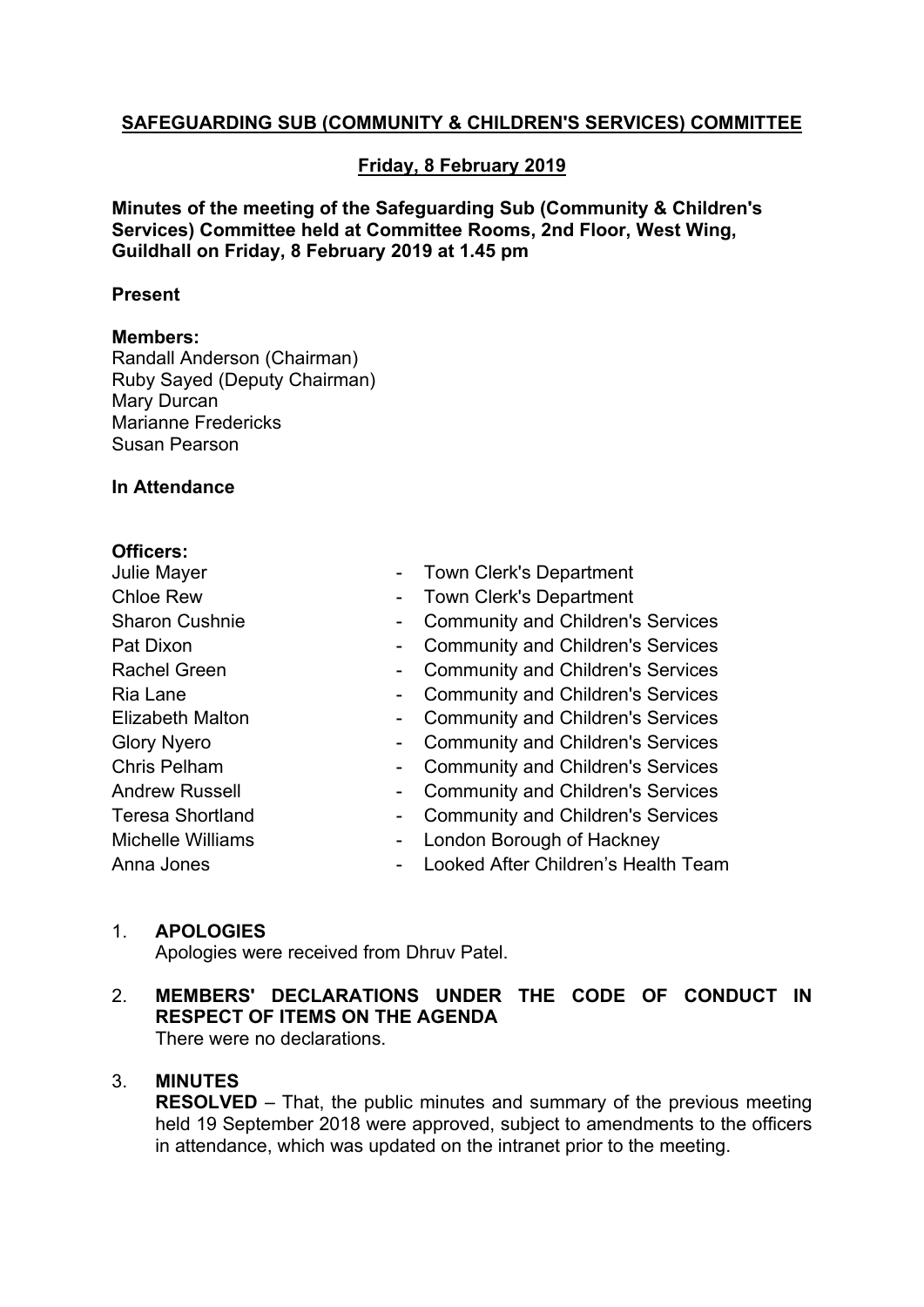# 4. **CITY & HACKNEY SAFEGUARDING CHILDREN REPORT (CHSCB) ANNUAL REPORT**

Members received a report of the Independent Chair of The City & Hackney Safeguarding Children Board (CHSCB) relative to Board's annual report for 2017/18/ The Board's report had not yet been published and was therefore unavailable for review at the time of the meeting, however the report would provide a transparent assessment on the effectiveness of safeguarding and the promotion of child welfare across the City of London and the London Borough of Hackney.

Members expressed concern that the 2017/18 report would not be seen until early 2019. The Assistant Director of Community and Children's Services advised that the report would be circulated to Members when it is published in the coming weeks.

*Could you explain a bit more about Hackney's approach to contextual safeguarding and whether this is an area that we need to be focussing on more in the City? (\*Subsequent to the meeting, the following response was provided):*

In April 2017, Hackney Council was awarded nearly £2m from the Department for Education's Children's Social Care Innovation Fund. In partnership with the University of Bedfordshire, Hackney is using this funding to develop a new approach to safeguarding, which shifts the focus of social work from the family home, to consider much wider influences. The Council has stated it wants to find effective ways to protect children from risks outside the family home, recognising that young people are increasingly being influenced by their peer groups and surroundings, which are outside the control of their families and cannot necessarily be addressed by traditional social work interventions, which focus on individual children and families.

This traditional approach is argued by some to limit the extent to which social workers and multi-agency partners can safeguard young people who experience abuse or exploitation outside of the family environment. The approach to contextual safeguarding involves considering how, for example, peer groups, social media, neighbourhoods and schools, impact on young people's vulnerability. It also seeks to establish new partnerships with organisations like transport providers, local businesses, fast food restaurants and other places where young people gather. An aim of the project is to reduce the need to move children away from unsafe social environments and instead, create safety in the places and communities in which they spend their time.

In the context of the City of London, there is evidence of much good work across the partnership, including with agencies that might not 'typically' be seen as safeguarding partners. Examples brought to the attention of the CHSCB include the local response to 'urbex' (urban exploring) and the initiative implemented as part of the City's suicide action plan. Awareness raising activities are also widespread.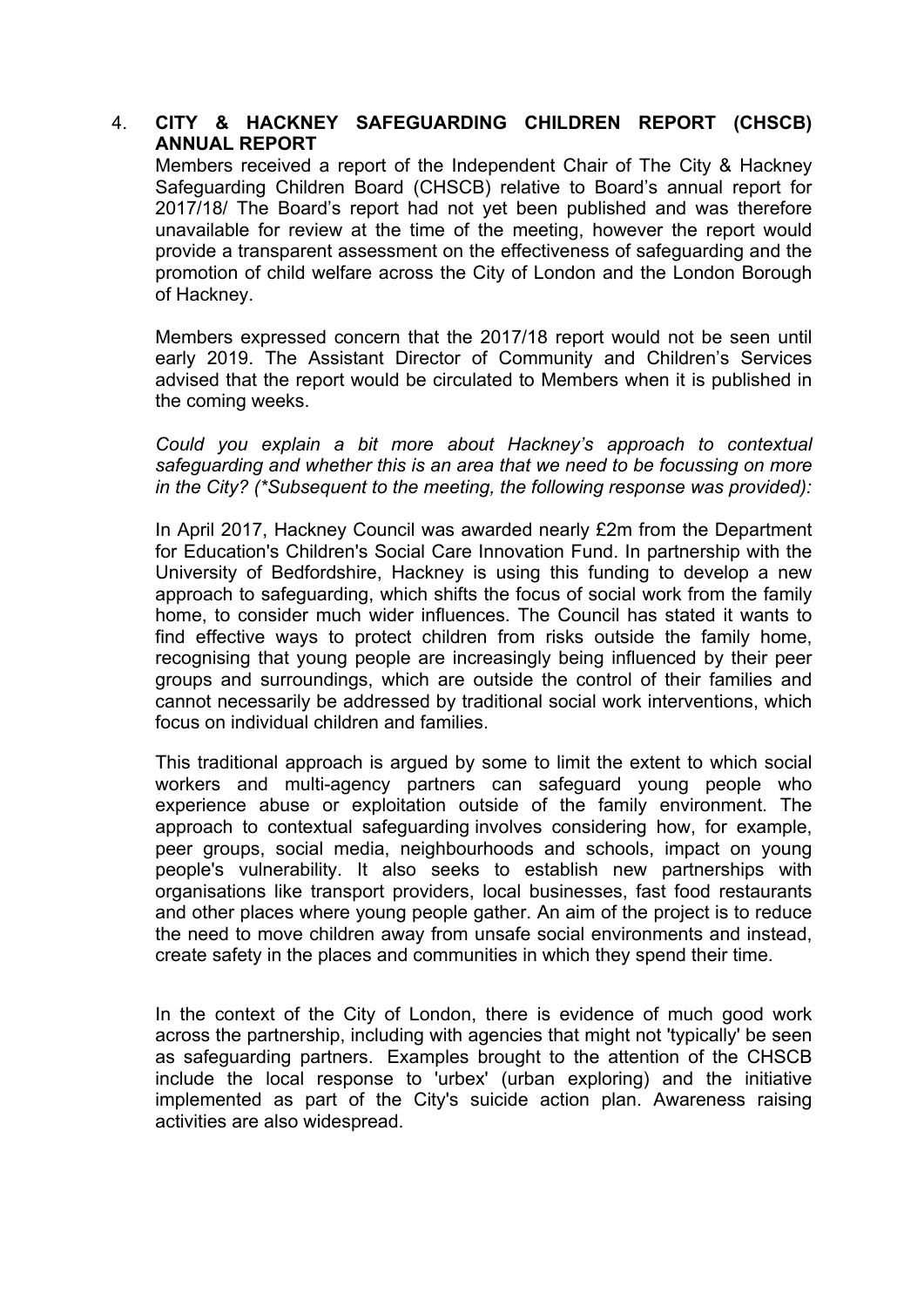Focussing on the wider risks that young people might face is not a new phenomenon. Indeed, the CHSCB has been promoting the idea of context since early 2014 and there has been clear reference to this in previous iterations of statutory guidance (the assessment framework is also explicit in defining that external issues need to be considered).

Critical to safeguarding in the City, it is important to establish what difference this project is making in terms of outcomes for young people. In this sense, whilst the City maintains a watching brief, it is too soon to conclude the impact of this initiative is positive. Its principles are sound, but the practical changes in how the frontline address risk will be the determinant factor.

*The CHSCB has always delivered an excellent service, as reflected in the Ofsted Judgement of outstanding in 2016. Will the new safeguarding arrangements require the publication of an Annual Report? (\*Subsequent to the meeting, the following response was provided):*

Safeguarding partners (local authorities, the police and CCG) will be responsible for producing an annual report. The report must set out what they have done as a result of the arrangements, including on child safeguarding practice reviews (formerly Serious Case Reviews), and how effective these arrangements have been in practice. The report should also cover:

- evidence of the impact of the work of the safeguarding partners and relevant agencies, including training, on outcomes for children and families from early help to looked-after children and care leavers;
- an analysis of any areas where there has been little or no evidence of progress on agreed priorities;
- a record of decisions and actions taken by the partners in the report's period (or planned to be taken) to implement the recommendations of any local and national child safeguarding practice reviews, including any resulting improvements;
- ways in which the partners have sought and utilised feedback from children and families to inform their work and influence service provision.

Statutory guidance sets out that this report should be subject to independent scrutiny.

**RESOLVED** – That the report be noted.

# 5. **LOCAL AUTHORITY DESIGNATED OFFICER (LADO) ANNUAL REPORT 2017 TO 2018**

Members received a report of the Director of Community and Children's Services relative to the Local Authorities Designated Officer (LADO) Annual Report, 2017 to 2018. The report detailed that the activity between April 2017 and March 2018 was low. There were four referrals, with three of the four meeting the threshold for the LADO.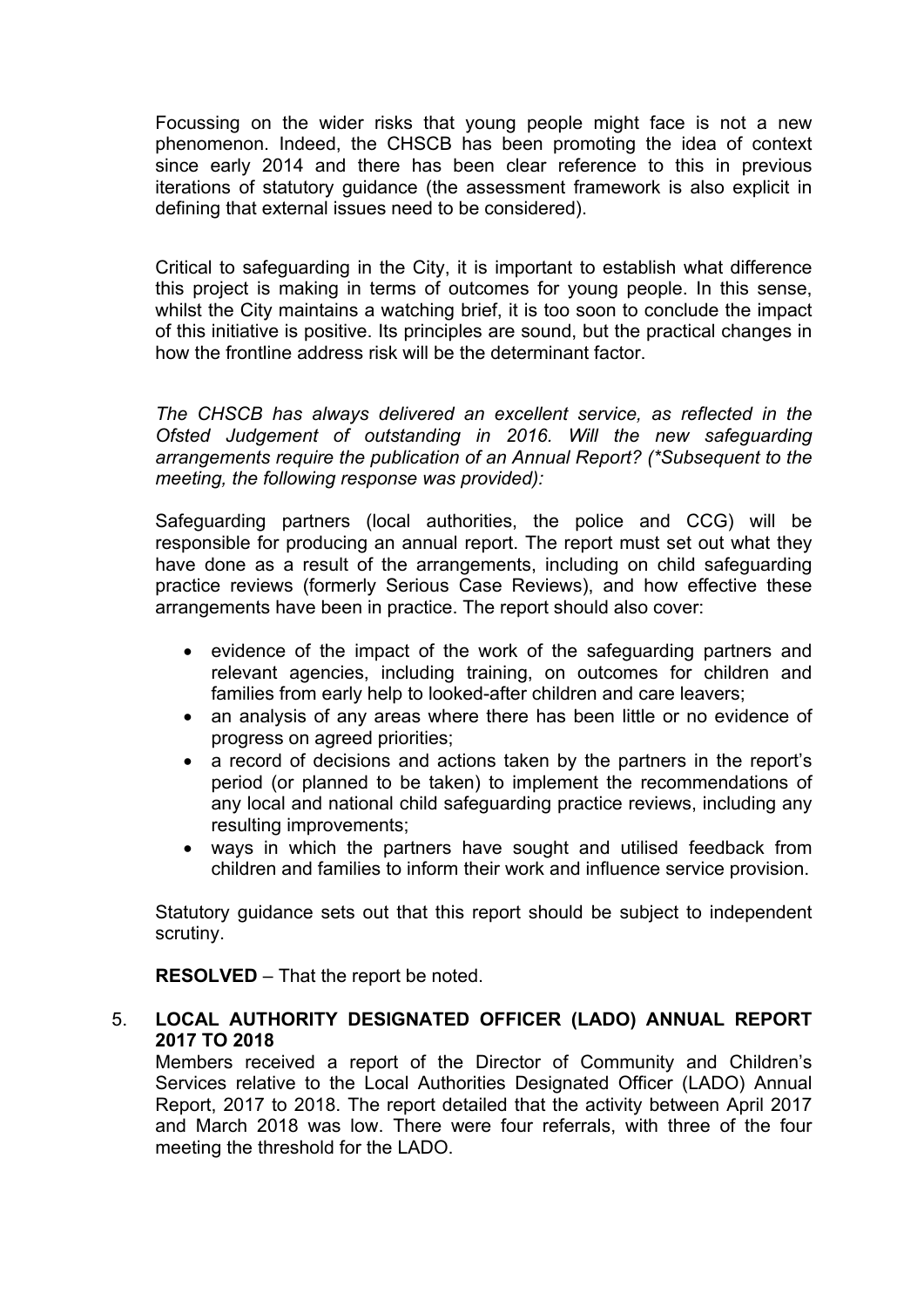*Given the report sets out that the strategy in 2018/19 was to continue to raise awareness and increase engagement of agencies in training, has there been an increase in contacts and referrals to the LADO in the last 12 months?*

Yes, there has been an increase in contacts and referrals. There have been six referrals since April 2018, compared to four referrals in 2017 and 2018.

**RESOLVED** – That the report be noted.

#### 6. **PRIVATE FOSTERING ANNUAL REPORT 2017 TO 2018**

Members received a report of the Director of Community and Children's Services relative to the Private Fostering Annual Report, 2017 to 2018. The report stated that there have been no private fostering arrangements identified in the City of London for 2017 to 2018. The report informed Members of how the City had met the National Minimum Standards for Private Fostering by raising awareness of private fostering arrangements with professionals and residents in the City.

*Are all our commissioned providers and other staff, such as housing staff, aware of their duties in respect of private fostering?*

The Director of Community and Children's Services advised that the City was continuing to raise awareness in the community around duties in respect of private fostering, with awareness efforts directed to both City residents and workers.

The Deputy Chairman drew attention to the importance of understanding various cultural approaches to raising awareness around private fostering in reaching diverse communities.

*Will there be another private fostering week in 2019, and will we be engaged in this as we have been in the past? (\*Subsequent to the meeting, the following response was provided):*

The City will be looking at doing events during Private Fostering Week in July 2019.

**RESOLVED** – That the report be noted.

## 7. **INDEPENDENT REVIEWING OFFICER (IRO) ANNUAL REPORT**

Members received a report of the Director of Community and Children's Services relative to the Independent Reviewing Officer (IRO) Annual Report for 2017 and 2018. The report provided Members with an overview of the independent reviewing service in the city. The report summarised the statutory requirements of the IRO service and how the City performed in this regard.

The Director advised that based on the report, it appears that there are a high number of placement breakdowns, however these breakdowns were due to external circumstances. There was only one placement breakdown where a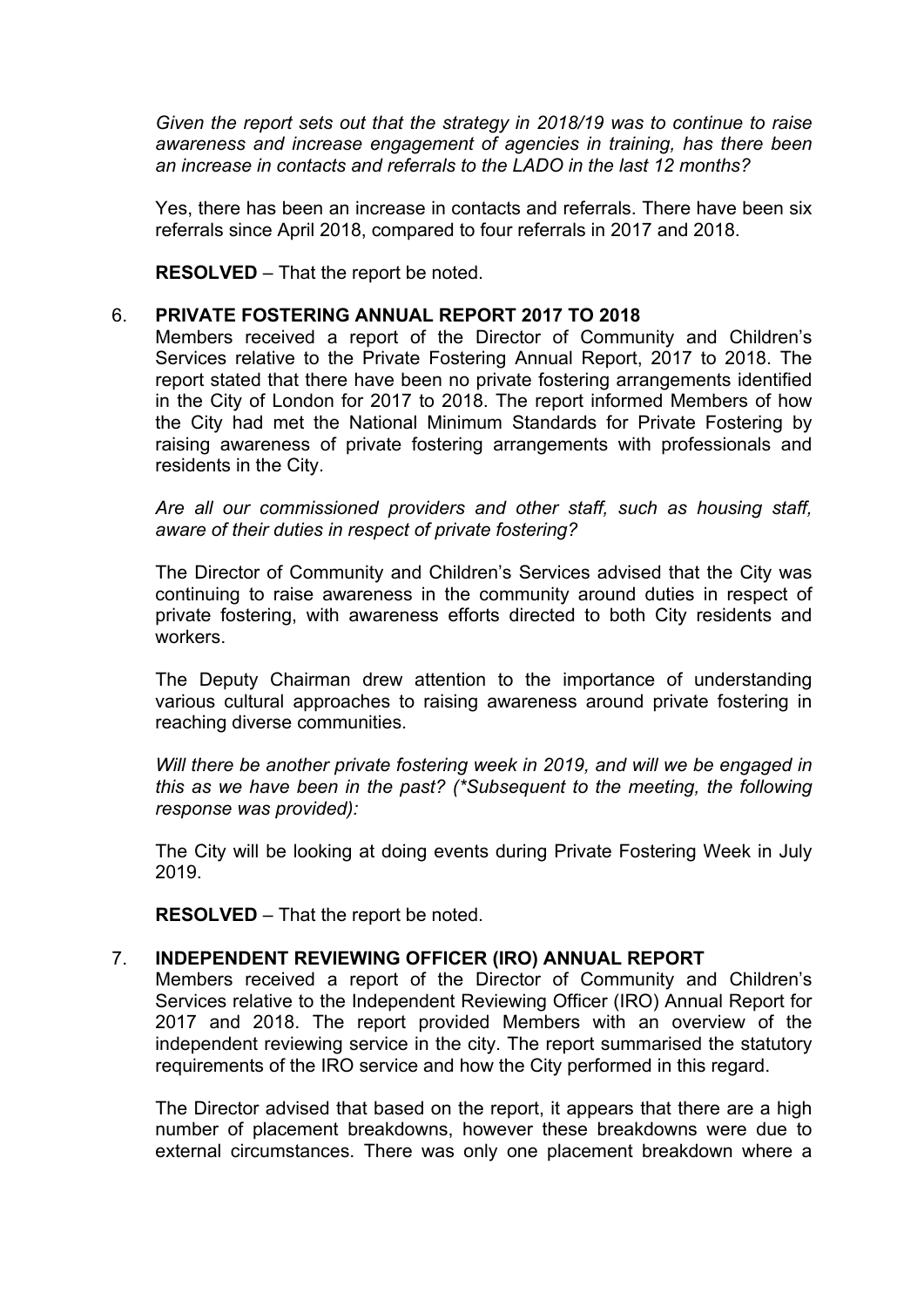young person decided to leave the placement and remove themselves from the placement.

*The report notes the high quality of services and support regarding care planning that takes place across the service (para 4.1)? How do you determine this and has this level of quality been compromised with the increase in UASC who have come in to our care in the last year?*

The high quality of the services is reflected in the fact that every child over the age of 18 has since transitioned to semi-independent living. Concerns that have emerged with the recent cohort, and the increasing number of children, are related to an issue with the provider. The provider is under review to address the concerns. The Director advised that an update on the review can be brought to the subcommittee.

*The report notes that there have not been any LAC reviews out of timescale since October 2017- is this still the case? (\*Subsequent to the meeting, the following response was provided):*

Yes.

*The report notes the post 18 offer has not been taken up by our care leavers? Do we know why and how care the Reviewing Service contribute to raising standards even further in respect of our care leavers?*

Work is underway to try and engage care leavers more in pathway planning reviews. Care leavers over 18 years of age may not need this offer as they often meet with social workers or support workers, however it is recognised that having care leavers involved in their reviews is likely to further strengthen their outcomes.

**RESOLVED** – That the report be noted.

## 8. **ANNUAL REPORT VIRTUAL SCHOOL HEADTEACHER ACADEMIC YEAR 2017/18**

Members received a report of the Director of Community and Children's Services relative to the achievement of the Virtual School for the 2017-2018 academic year. The Director reported that almost all of the young people (YP) in the programme were Unaccompanied Asylum Seeking Children (UASC) and enrolled in English for Speakers of Other Languages (ESOL) courses. Two YP were in university.

*How can the Virtual School and corporate parents support all our Looked After Children to reach the expected standard of progress? (\*Subsequent to the meeting, the following response was provided):*

A consistent and collective application of the Virtual School Headteacher (VSH) standards by all partners, application of Personal Education Plans (PEP) which are carried out to a high standard, effective monitoring arrangements, effective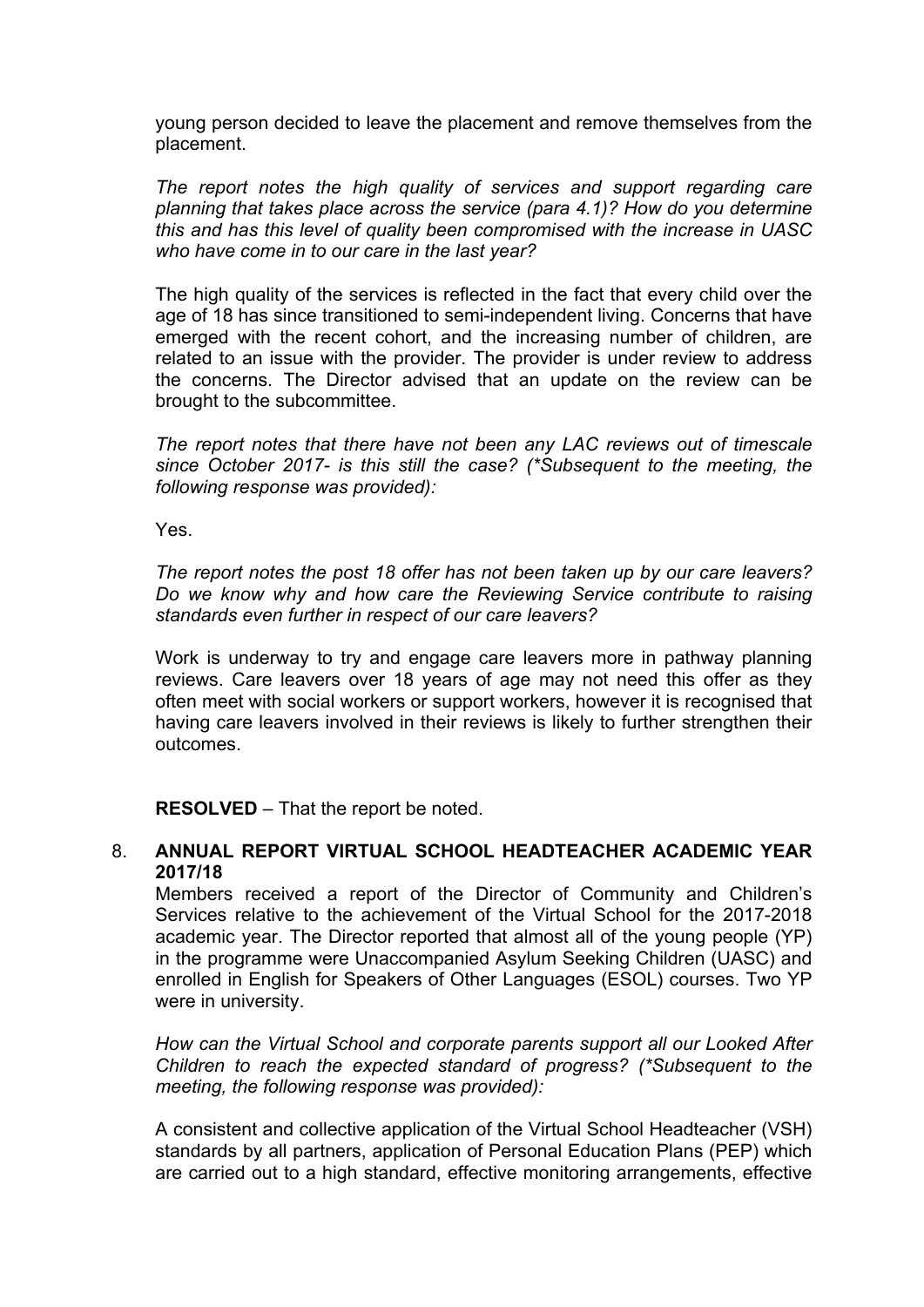use of Pupil Premium are some of the ways of ensuring good standards are met.

*How is the Virtual School progressing the ambition to have zero young people who are not in education, employment or training?*

The Virtual School was building positive relationships with partners such as universities and colleges. Zero children are Not in Education, Employment or Training (NEET). To maintain this, the Virtual School must continue to engage with YP to bring them into/ keep them in education and employment.

The Deputy Chairman requested statistical data regarding how the YP progress and who is progressing.

Members queried how exclusions were dealt with. The Director advised that although the Department of Community and Children's Services should be consulted when exclusion is being considered, this has not always been the case. A child's circumstances need to be understood in disciplinary situations, such as trauma and attachment issues.

**RESOLVED** – That the report be noted.

#### 9. **CORPORATE SAFEGUARDING POLICY**

Members received a report of the Director of Community and Children's Services relative to the background and current position of the Corporate Safeguarding policy which had recently been updated. There were minimal changes made to the policy in relation to the lead for Social Adult Care, guidance update and new initiatives in relation to adult safeguarding.

Members asked where the Corporate Safeguarding Policy sits in relation to schools, as there was concern that there would be crossover or differences between policies.

The Director advised that schools have to tailor their safeguarding policy to the Corporate Safeguarding Policy, and that school policies often flow down from the Corporate Policy.

**RESOLVED** – That the report be noted.

## 10. **LEAVING CARE GUIDANCE FOR PRACTITIONERS**

Members received a report of the Director of Community and Children's Services relative to the Leave Care Guidance for Practitioners. The report stated that Section 2 of the Children and Social Work Act 2017 requires each local authority to consult on and publish a local offer for its care leavers. The report included the full local offer.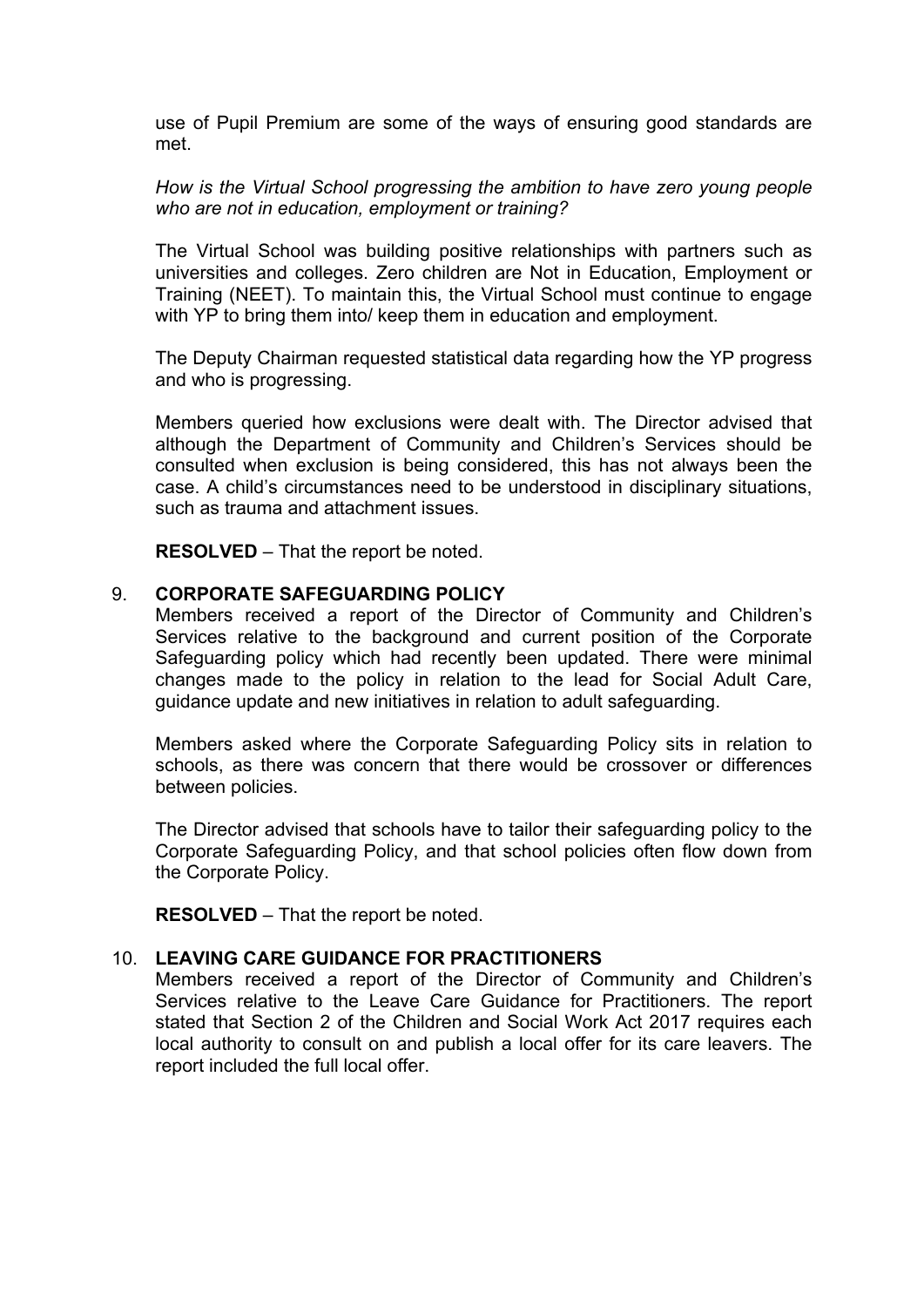*Is there a timescale for the publication of the 'easy read' version? Will it be translated for all our young people?*

The offer set out in the report is for practitioners, and the 'easy read' version will be available in English and other spoken languages of the young people (YP) in the next 3 months.

Members asked if care-leavers can stay in contact after age 25. The Director advised that they can stay in touch if they wish, and it is up to the practitioner's judgement to determine the extent of the contact, although there might be legal constraints in determining the type of support that can be offered.

*What plans are in place to further enhance the quality of care leaver service in respect of recording and engagement in the pathway planning process? How do we ensure that all efforts have been made to capture the voice of our care leavers within the planning process and support them to achieve the very best outcomes?*

An app has been developed which allows YP to establish their own plan in their own words.

**RESOLVED** – That the report be noted.

#### 11. **OFSTED FOCUSED VISIT ON CARE LEAVERS**

Members received a report of the Director of Community and Children's Services relative to the October 2018 Ofsted focused visit which looked at the City of London's offer for care leavers.

*What plans are in place to further enhance the quality of care leaver service in respect of recording and engagement in the pathway planning process? How do we ensure that all efforts have been made to capture the voice of our care leavers within the planning process and support them to achieve the very best outcomes? (\*Subsequent to the meeting, the following response was provided):*

The service is currently trialling a new review system for pathway plans. This is driven by the need to evidence the voice of young people in their plans.

*How will we know that the recommendations have been implemented and are effective and having an impact on the outcomes for our Care Leavers. (\*Subsequent to the meeting, the following response was provided):*

The recommendations are now built into the Service Improvement Plan, which is further detailed at Item 12.

**RESOLVED** – That the report be noted.

#### 12. **SERVICE IMPROVEMENT PLAN 2018-2019**

Members received a report of the Director of Community and Children's Services relative to the Service Improvement Plan (SIP) which was fully refreshed for April 2018 to March 2019.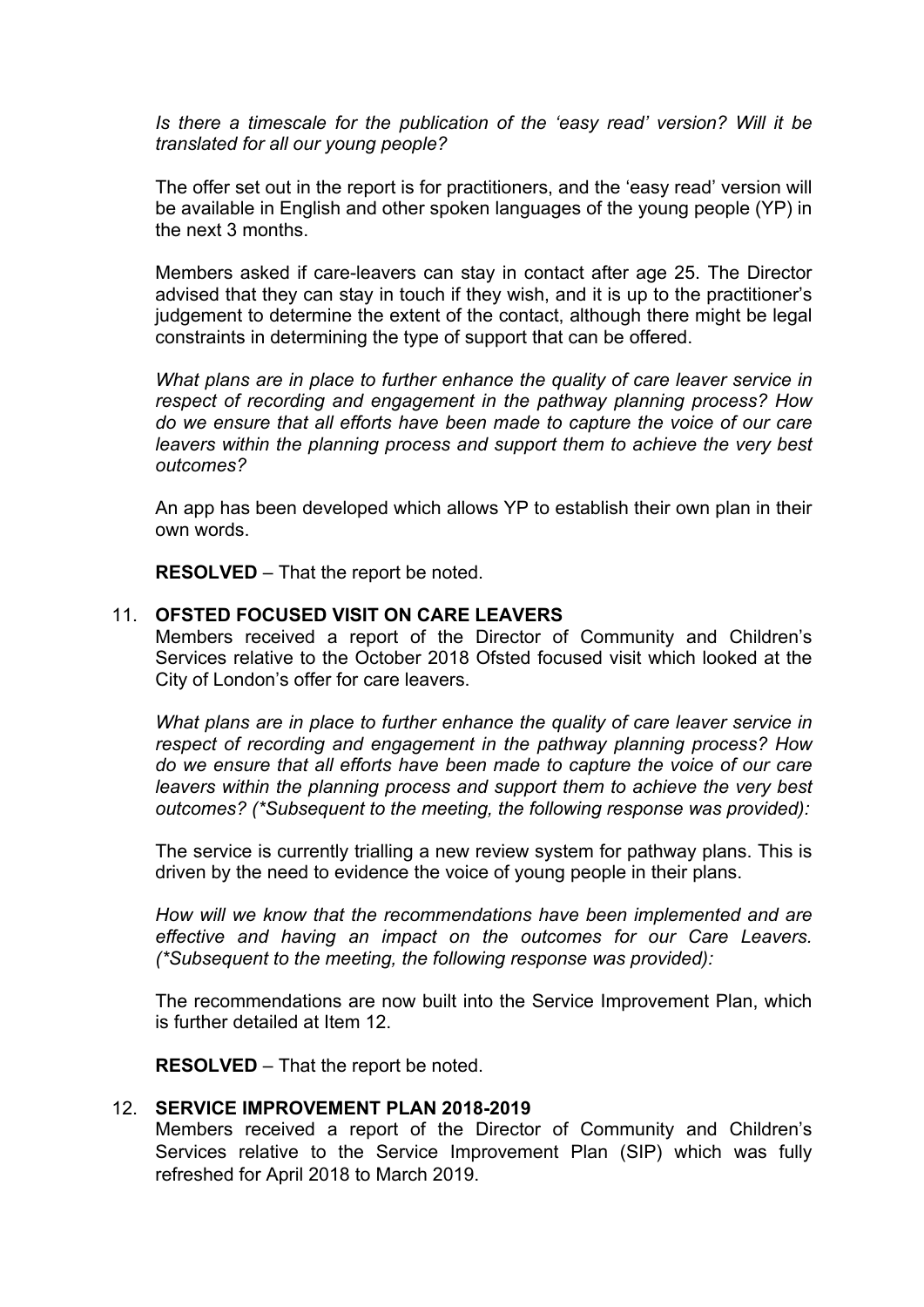*How can we be assured that the quality of SMART planning will be improved on a sustained and permanent basis?*

The SIP includes recommendations for development. The plan is updated monthly, and reports are published quarterly. The Department reported that it continues to work on SMART planning, aiming to have all plans as SMART plans in the future.

**RESOLVED** – That the report be noted.

#### 13. **SPECIAL EDUCATION NEEDS AND DISABILITY (SEND) UPDATE**

Members received a report of the Director of Community and Children's Services relative to the progress of the Special Education Needs and Disability (SEND) work in the City.

*Given a key issue is progressing coproduction opportunities with children and young people, can you confirm how this is progressing and what the impact of the work with Council for Disabled Children and KIDS has been? (\*Subsequent to the meeting, the following response was provided):*

The work with children and young people is being progressed on three levels – at an individual level, service level and strategic level.

At an individual and service level, children and young people are involved in planning and in making decisions which directly impact on their lives. An example of this is that they are fully involved in developing their Education Health and Care plans - letting us know their aspiration, what works well and not so well so that we can set meaningful outcomes together to enable them to achieve their aspirations. The inspection found that "the views of children and young people are fully collated and considered."

The challenge for us is in engaging children and young people at a strategic level - our numbers are small and not everyone will want to become involved at this level. KIDS have supported partners across education, health, social care, commissioning and the community through a workshop to consider ways of engaging and involving children and young people in developing services which affect them. While it is too early to report on the impact of this work, we are actively encouraging children and young people with SEND to take part in the consultation events around the Draft City Plan 2036 and to join the City Youth Forum. We are also about to engage an external facilitator to support our coproduction work with the parent carer forum and will want to include children and young people in this. We will report on the impact of the work with KIDS to a future Committee.

**RESOLVED** – That the report be noted.

## 14. **EDUCATION AND EARLY YEARS SAFEGUARDING UPDATE**

Members received a report of the Director of Community and Children's Services relative to the work which the Education and Early Years Services had undertaken in terms of safeguarding, to improve the safety and welfare of City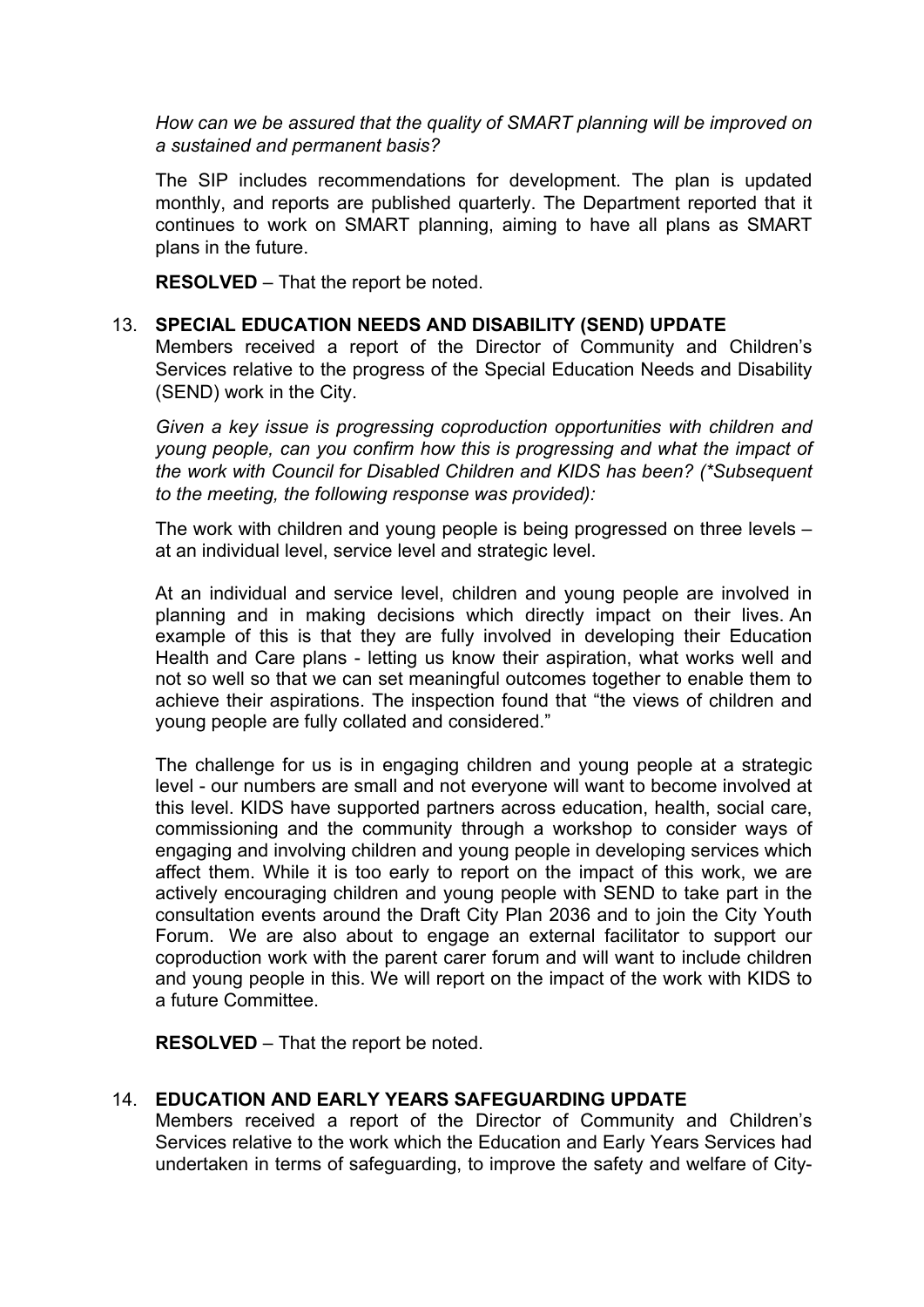resident children being educated in the City of London and other Boroughs, as well as non-resident children attending schools within the City.

School attendance for at-risk young people (YP) is monitored on a monthly basis, working with a 90% threshold. Both children in school and children educated at home (3) are monitored. There was no correlation noted between the age until which a child is kept at home and the environment at school/home.

Members expressed concern over a child being named in the report, which is public. The Director advised that the case was highly publicised and the child's name had already been made public.

**RESOLVED** – That the report be noted.

## 15. **AIDHOUR AUDITS NOVEMBER 2018**

Members received a report of the Director of Community and Children's Services relative to Aidhour audits of 31 cases open to the Children and Families Team. The report identified the process of supervision as an area of improvement.

**RESOLVED** – That the report be noted.

#### 16. **QUESTIONS OF MATTERS RELATING TO THE WORK OF THE SUB-COMMITTEE**

A Member asked how many children are in care, to which officers responded as follows:

- 17 Children in Care aged 0-17 years
- 15 Unaccompanied Asylum-Seeking Children
- 23 children as care leavers with 1 voluntarily disengaged

#### 17. **ANY OTHER BUSINESS THE CHAIRMAN CONSIDERS URGENT**

There was no other business.

## 18. **EXCLUSION OF THE PUBLIC**

**RESOLVED -** That under Section 100(A) of the Local Government Act 1972, the public be excluded from the meeting for the following items on the grounds that they involve the likely disclosure of exempt information as defined in Part 1 of the Schedule 12A of the Local Government Act.

| Item | Paragraph |
|------|-----------|
| 10   |           |
|      |           |
|      |           |
|      |           |
|      | .8.2      |